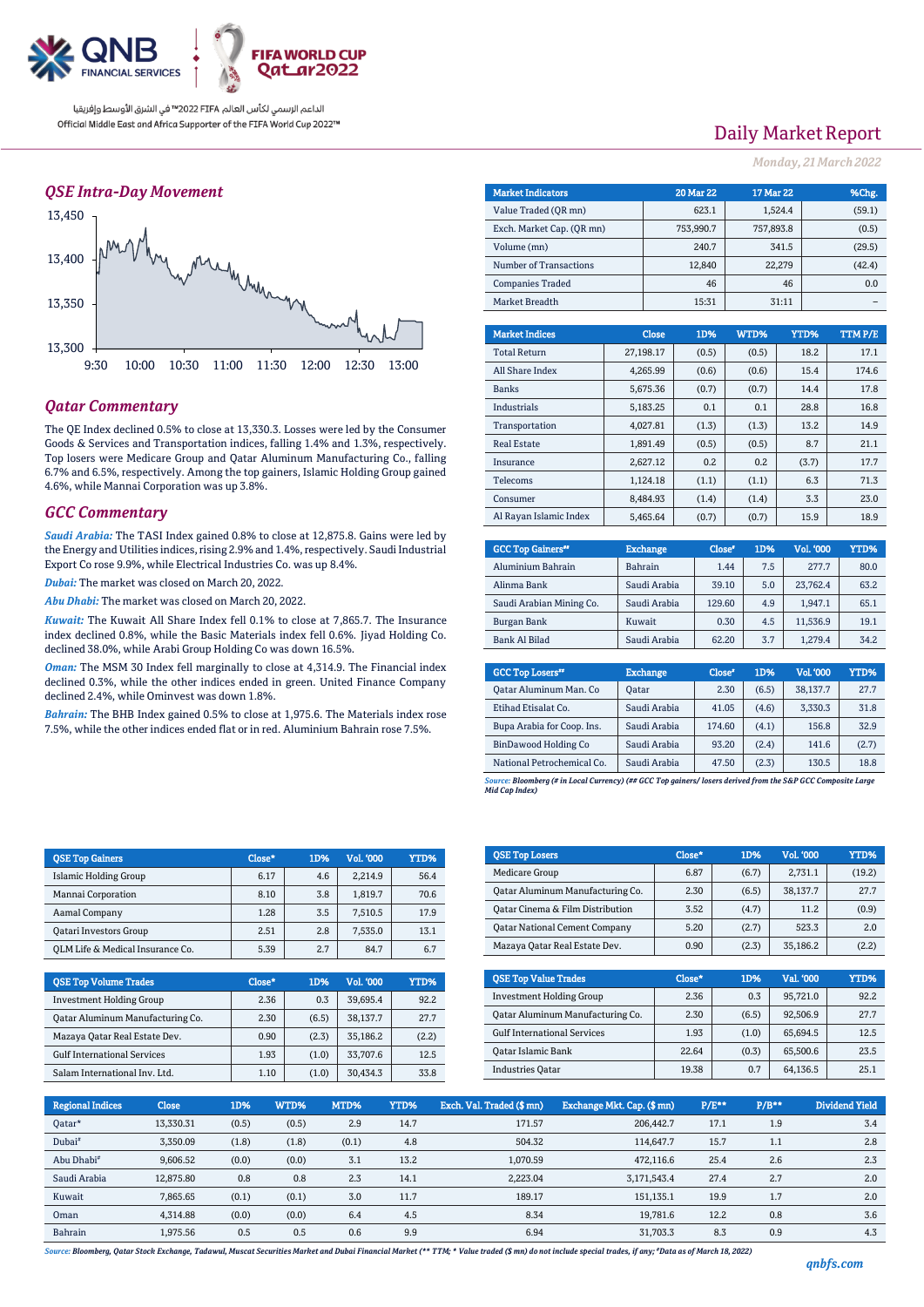

# Daily Market Report

### *Monday, 21March2022*

### *Qatar Market Commentary*

- The QE Index declined 0.5% to close at 13,330.3. The Consumer Goods & Services and Transportation indices led the losses. The index fell on the back of selling pressure from Qatari shareholders despite buying support from GCC, Arab and foreign shareholders.
- Medicare Group and Qatar Aluminum Manufacturing Co. were the top losers, falling 6.7% and 6.5%, respectively. Among the top gainers, Islamic Holding Group gained 4.6%, while Mannai Corporation was up 3.8%.
- Volume of shares traded on Sunday fell by 29.5% to 240.7mn from 341.5mn on Thursday. Further, as compared to the 30-day moving average of 292mn, volume for the day was 17.6% lower. Investment Holding Group and Qatar Aluminum Manufacturing Co. were the most active stocks, contributing 16.5% and 15.8% to the total volume, respectively.

| <b>Overall Activity</b>        | Buy %* | <b>Sell %*</b> | Net (QR)         |
|--------------------------------|--------|----------------|------------------|
| Qatari Individuals             | 49.90% | 49.20%         | 4,401,555.0      |
| <b>Oatari Institutions</b>     | 23.03% | 31.11%         | (50, 331, 284.6) |
| Oatari                         | 72.93% | 80.30%         | (45.929.729.5)   |
| <b>GCC</b> Individuals         | 0.53%  | 31.10%         | 1,347,881.1      |
| <b>GCC</b> Institutions        | 1.93%  | 1.50%          | 2,695,319.2      |
| GCC                            | 2.46%  | 1.81%          | 4.043.200.3      |
| Arab Individuals               | 14.96% | 12.50%         | 15,363,699.6     |
| <b>Arab Institutions</b>       | 0.00%  | 0.00%          |                  |
| Arab                           | 14.96% | 12.50%         | 15,363,699.6     |
| Foreigners Individuals         | 2.69%  | 2.70%          | (67,070.9)       |
| <b>Foreigners Institutions</b> | 6.95%  | 2.69%          | 26,589,900.5     |
| <b>Foreigners</b>              | 9.65%  | 5.39%          | 26.522.829.6     |

*Source: Qatar Stock Exchange (\*as a % of traded value)*

### *Earnings Releases and Earnings Calendar*

#### Earnings Releases

| Company                                      | <b>Market</b> | <b>Currency</b> | Revenue (mn)<br>402021 | % Change<br>YoY | <b>Operating Profit</b><br>$(mn)$ 402021 | % Change<br>YoY | <b>Net Profit</b><br>$(mn)$ 402021 | % Change YoY |
|----------------------------------------------|---------------|-----------------|------------------------|-----------------|------------------------------------------|-----------------|------------------------------------|--------------|
| Arabian Aramco Total Services Company *      | Saudi Arabia  | <b>SR</b>       | 41,713.3               | 84.4%           | 31.6                                     | N/A             | (907.9)                            | N/A          |
| Saudi Chemical Co.*                          | Saudi Arabia  | <b>SR</b>       | 3.411.0                | 3.2%            | 143.0                                    | $-4.7%$         | 70.0                               | $-5.4%$      |
| Saudi Arabian Oil Co.*                       | Saudi Arabia  | <b>SR</b>       | 1,346,930.0            | 75.4%           | 771.920.0                                | 101.4%          | 412,400.0                          | 124.4%       |
| AYYAN Investment Co.*                        | Saudi Arabia  | <b>SR</b>       | 269.6                  | 5.6%            | (10.1)                                   | N/A             | 6.4                                | $-79.3%$     |
| Alkhoravef Water and Power Technologies Co.* | Saudi Arabia  | <b>SR</b>       | 569.0                  | 9.3%            | 112.6                                    | $-3.6%$         | 103.3                              | $-9.3%$      |
| Saudi Chemical Co.*                          | Saudi Arabia  | <b>SR</b>       | 3.411.0                | 3.2%            | 143.0                                    | $-4.7%$         | 70.0                               | $-5.4%$      |

*Source: Company data, DFM, ADX, MSM, TASI, BHB. (\*Financial for FY2021)*

### Earnings Calendar

| <b>Tickers</b> | <b>Company Name</b> | Date of reporting 4Q2021 results | No. of days remaining | <b>Status</b> |
|----------------|---------------------|----------------------------------|-----------------------|---------------|
| ZHCD           | Zad Holding Company | 23-Mar-22                        |                       | Due           |
| <b>ERES</b>    | Ezdan Holding Group | 28-Mar-22                        |                       | Due           |

*Source: QSE*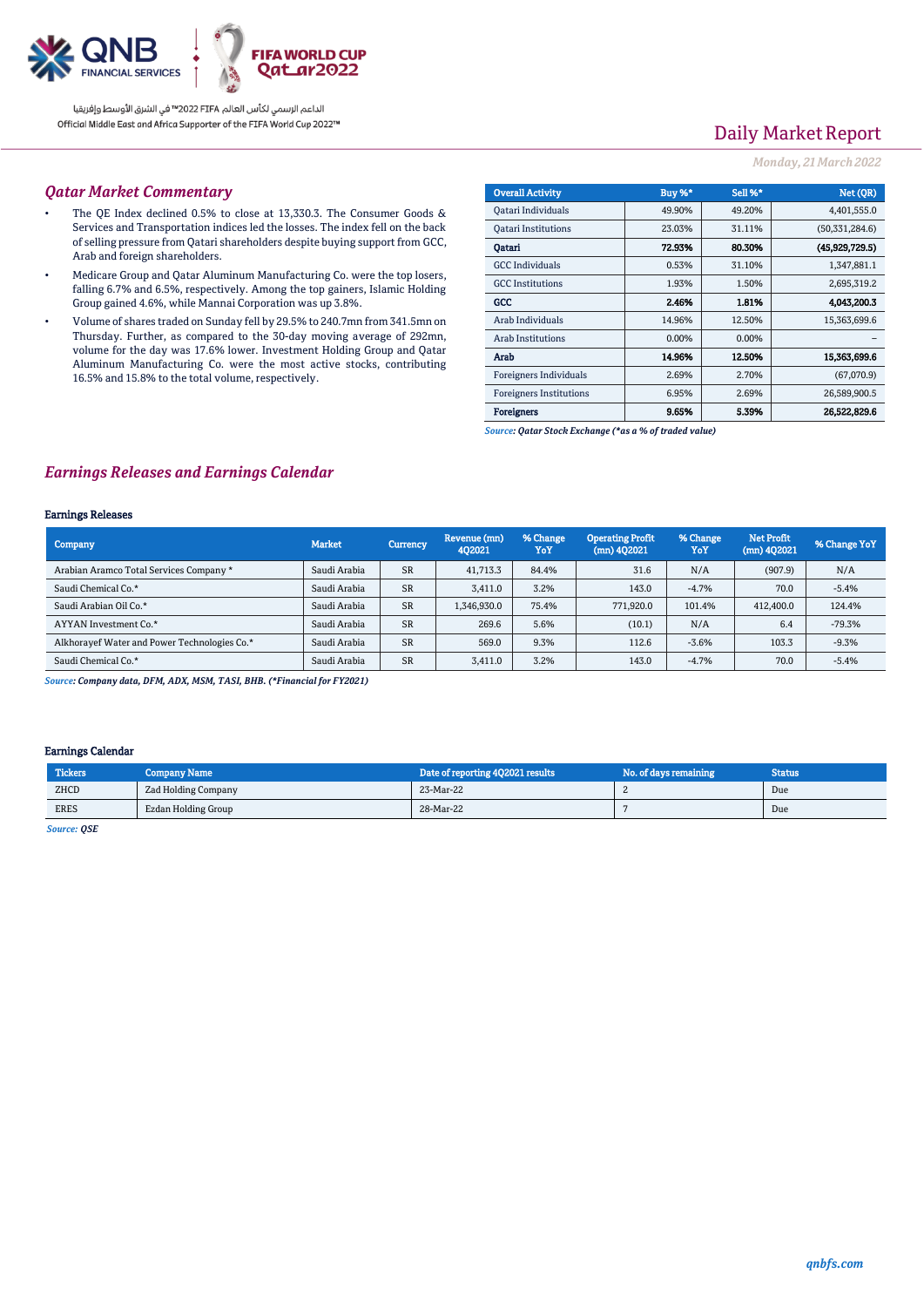

### *Qatar*

- QIIK: The EGM endorses items on its agenda for the year 2022 Kindly note that the Extraordinary Annual General Meeting (EGM) (Second Meeting) for Qatar International Islamic Bank (QIIK) was held on Sunday (March 20, 2022) at 5:30 pm through virtual communication using Zoom online application headed by Mr. Rashid Nasser Al-Kaabi (Vice Chairman) with the availability of quorum to attend the meeting. Agenda for Extraordinary General Assembly (EGM) 1) Approval on the amendments of the banks article of association in accordance with law No.(8) of year 2021 which amends law No.(11) of year 2015, in addition to amend Article "76" of the Articles of Association everywhere the ownership percentages of non-Qatari investors are subject to a maximum in accordance with the provisions of the laws and legislation in the State of Qatar and the relevant instructions of Qatar Central Bank. 2) The EGM authorized the Chairman to make amendments to the Articles of Association in line with the extraordinary General Assembly resolutions, and to sign the amended Articles of Association in accordance with the instructions of Ministry of commerce and industry or Qatar financial market authority, and in accordance with law No.(8) of year 2021 which amends corporate law No.(11) of year 2015. (QSE)
- CBQK shareholders approve increase in foreign ownership limit up to 100% – Shareholders of The Commercial Bank (CBQK) ("the Bank") approved at the Extraordinary General Assembly ("the EGM") on 16 March 2022, to increase the non-Qatari ownership threshold in the capital of the Bank up to 100%. The EGM also authorized the Board of Directors to amend the Bank's Articles of Association to read that non-Qatari investors may own up to 100% of the Bank's capital subject to compliance with Qatar Central Bank's related instructions. The EGM approval follows the Ministry of Commerce and Industry's confirmation of the approval of the Council of Ministers in its meeting dated 23 February 2022 to increase the non-Qatari ownership threshold in the capital of the Bank up to 100% and Qatar Central Bank's approval to amend the Bank's Articles of Association as stated above. (QSE)
- ESG strategically imperative for firms Environmental, Social, and Governance (ESG) is strategically important for stakeholders and brings value to an organization. Adoption of ESG guidelines has increased around the world and in the Gulf region, said officials during an online event. The first event in Bloomberg's Middle East ESG Series discussed 'The Future of ESG in Qatar' and focused on ESG investing, looking at the global view on international practices, strategies and how organizations are embracing ESG disclosure. Leo Chi Wai Tong, Head of Sustainability, QNB Group discussed about the bank's approach to ESG, "At QNB Group we started our sustainability journey around five to six years ago by establishing the sustainability team within the group strategy division and we published our first sustainability report for full year 2018 and have done that annually ever since. In Qatar, in the region we are relatively mature in this space which is reflected in some of our ESG ratings," he said. He elaborated that there are three areas for banks and corporate to focus on ESG. "We see that it is strategically important, and it is important for our stakeholders, and it is a right thing to do." "Firstly, this is something we think is strategically imperative, it is not a trend, and ESG is here to stay. It brings value to us as an organization and certainly to the communities that we serve. Secondly, it is important for both external and internal stakeholders and therefore it is important for us. Every part of an organization, every division, and every department can impact or can be impacted by sustainability, so everyone has a part to play." (Peninsula Qatar)
- QISI to Hold its AGM on April 05 for 2021 Qatar Islamic Insurance (QISI) announced that the General Assembly Meeting AGM will be held on April 05, 2022, Main Office and 09:30 PM. In case of not completing the legal quorum, the second meeting will be held on April 10, 2022, Main Office and 09:30 PM. (QSE)
- BLDN to holds its EGM on April 12 for 2022 Baladna (BLDN) announced that the General Assembly Meeting EGM will be held on April 12, 2022, Online via Zoom Application and 09:30 PM. In case of not completing the legal quorum, the second meeting will be held on April 20, 2022, Online via Zoom Application and 09:30 PM. (QSE)

# Daily Market Report

*Monday, 21March2022*

- BLDN to holds its AGM on April 20 for 2022 Baladna (BLDN) announced that the General Assembly Meeting AGM will be held on April 20, 2022, Online (Zoom Application) and 09:30 PM. In case of not completing the legal quorum, the second meeting will be held on April 27, 2022, Online (Zoom Application) and 09:30 PM. The agenda includes approve the Board of Directors' recommendation to distribute cash dividends to the shareholders at a rate of 5.3% of the nominal value of the shares for the year ended December 31, 2021, among others. (QSE)
- Qatar, Germany discuss bilateral ties Minister of Commerce and Industry HE Sheikh Mohammed bin Hamad bin Qassim Al Thani met with Vice-Chancellor and Minister of Economy and Climate of the Federal Republic of Germany HE Robert Habeck and his accompanying delegation, who currently visiting the country. The meeting was attended by HE Sultan bin Rashid Al Khater, Undersecretary of the Ministry of Commerce and Industry, HE Saleh Majid Al Khulaifi, Assistant Undersecretary for Commerce Affairs at the Ministry of Commerce and Industry, HE Sheikh Ali bin Al Waleed Al Thani, CEO of the Investment Promotion Agency, and Yousuf Al Jaida, CEO of the Qatar Financial Centre. During the meeting, the officials touched on bilateral relation between the two countries in the commercial, industrial, and investment fields, as well as ways to enhance and develop them. They also discussed aspects of joint cooperation between the two sides. The Minister of Commerce and Industry highlighted the economic policies Qatar has put in place to support the private sector and pointed to the incentives, legislations, and promising opportunities that allow foreign companies to expand and invest in the State of Qatar. (Peninsula Qatar)
- Qatar and Germany to hold talks on long-term LNG supplies Qatar and Germany have agreed to hold discussions of long-term LNG supplies from Qatar to Germany, said QatarEnergy in a statement released, yesterday. "QatarEnergy has been discussing the supply of Qatari LNG to Germany for a number of years with German companies. However, until recently, such discussions did not materialize into definitive agreements due to the lack of clarity on the long-term role of gas in Germany's energy mix and the requisite LNG import infrastructure," said QatarEnergy. In a meeting held yesterday between the Minister of State for Energy Affairs, the President and CEO of QatarEnergy, HE Saad Sherida Al Kaabi, and the Vice Chancellor and the Minister for Economic Affairs and Climate Action in the Federal Republic of Germany HE Robert Habeck, the German side con-firmed that the German Government has taken swift and concrete actions to fast-track the development of two LNG receiving terminals in Germany as a matter of priority to allow for the long term import of LNG to Germany and that such scheme has the full support of the German government."Based on the foregoing, the two sides agreed that their respective commercial entities would re-engage and progress discussions on long term LNG supplies from Qatar to Germany," it said. (Peninsula Qatar)
- Trade volume between Qatar, Germany up 76% Qatar Chamber (QC) recently held a meeting with a German businessmen delegation in the presence of Dr Robert Habeck, Vice Chancellor and Federal Minister for Economic Affairs and Climate Action and QC Chairman Khalifa bin Jassim Al Thani. Also present at the meeting QC First Vice-Chairman Mohamed bin Twar Al Kuwari; Ambassador of Germany to Qatar HE Dr. Claudius Fischbach and a number of QC board members and prominent businessmen from both countries. The meeting touched on developing economic and commercial relations, as well as the investment climate and opportunities available between both countries, especially in oil and gas fields. Speaking at the meeting, Dr Robert Habeck thanked the Qatar Chamber for the swift response to host the meeting, assuring that the visit's objective is to examine vistas of long-lasting partnerships with Qatari firms in the areas of energy, oil, and gas. The German Minister also noted that bilateral meetings between Qatari and German companies pave the way for learning about fields they can cooperate in and establish joint ventures .He also praised the Qatari investments in his country, inviting Qatari investors to increase their investments and take advantage of the pro-investment climate and the abundance of opportunities it offers in all sectors. "We are looking forward to a longterm and fruitful cooperation between business sectors from both friendly countries," he stressed. QC Chairman Sheikh Khalifa bin Jassim Al Thani lauded the strong and fast-growing relations between Qatar and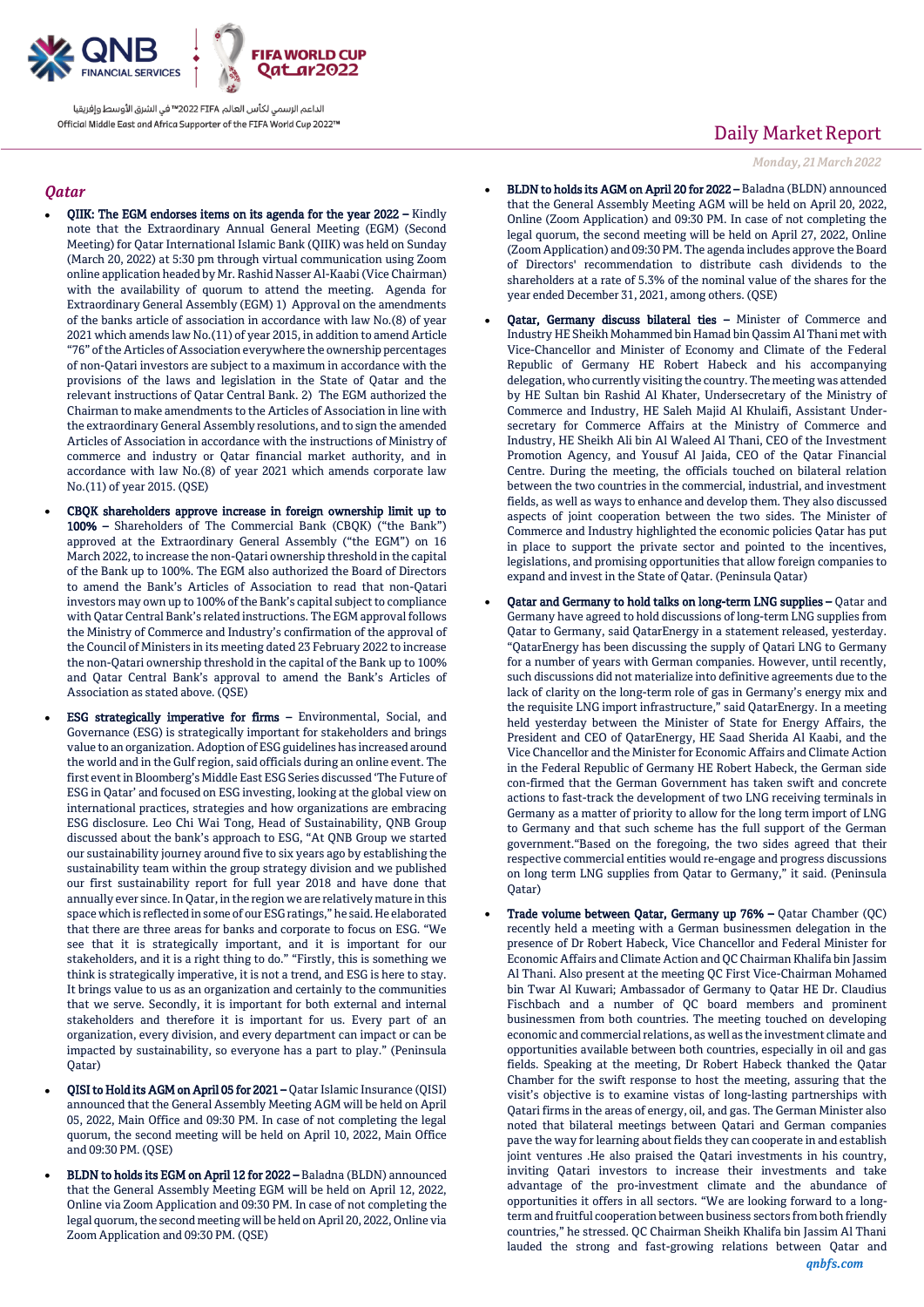

Germany, noting that their bilateral trade volume exceeded \$3bn last year, compared with \$1.7bn in 2020, registering an increase of 76 percent, making Germany one of the most important trade partners to Qatar. As for mutual investments, Sheikh Khalifa said that there are about 100 German companies that are operating in Qatar in various sectors such as trading, contracting, services, shipping, medical equipment, and devices. (Peninsula Qatar)

- Global conference on arbitration from tomorrow The Qatar International Centre for Conciliation and Arbitration (QICCA) at Qatar Chamber announced the agenda of the '4th World Conference on International Arbitration' which kicks off on Tuesday March 22 at the Ritz Carlton Hotel under the patronage of HE Sheikh Khalid bin Khalifa bin Abdulaziz Al Thani, Prime Minister and Minister of Interior. Held under the theme 'Impact of Arbitration on Achieving a Suitable Environment for Investment', the conference also marks the 5th anniversary of the issuance of the Qatar Arbitration Law and the issuance of QICCA's new rules for conciliation and arbitration. The two-day conference will be inaugurated by Minister of Justice HE Masoud bin Mohamed Al Ameri in the presence of QC Chairman Sheikh Khalifa bin Jassim Al Thani and QICCA Board Member for International Relations Dr Sheikh Thani bin Ali Al Thani, as well as a galaxy of arbitration senior experts from Qatar and other countries. (Peninsula Qatar)
- QFMA affirms monitoring daily trading of listed companies Qatar Financial Markets Authority (QFMA) said that it monitors the daily trading as usual and on the various listed companies, to ensure that there are no violations or exploitation of information that could affect trading or share prices, and that it takes the necessary measures in this regard if the need arises. In this context, QFMA clarified in a statement issued on Sunday, on what is being circulated on social media, regarding the trading of the shares of Investment Holding Group (IHG) (a Qatari Public Shareholding Company), in regard to its acquisition of the Elegancia Group LLC. On April 7, 2021, IHGS announced its initial approval of the acquisition Elegancia Group LLC by increasing the company's capital and starting to study the offer, QFMA said. October 13, 2021, QFMA also indicated, that IHGS disclosed that its board of directors decided to approve the acquisition in accordance with the exchange rates agreed by the board and the owners of Elegancia Group, to begin the date referred to by preparing the offer document for the process to be submitted to QFMA. On Nov. 15, 2021, IHGS announced the signing of a share swap contract with the shareholders of Elegancia Group, noting that this contract does not produce any legal effect until after obtaining the approval of QFMA and all the regulatory authorities and the shareholders of IHG in an Extraordinary General Assembly, QFMA indicated. (Peninsula Qatar)
- Qatar Chamber partakes in Arab-French Chamber Qatar Chamber Chairman Sheikh Khalifa bin Jassim Al Thani led the Chamber's delegation participating in the meeting of the Board of Directors of the Arab-French Chamber of Commerce recently held in the French capital Paris. The delegation included QC Board Member Dr Khalid bin Klefeekh Al Hajri, General Manager Saleh bin Hamad Al Sharqi and Assistant Director General for Government Relations and Committees Affairs Ali BuSherbak Al Mansouri. The meeting's agenda touched on ratifying the minutes of the previous meeting held on December 8, 2021, amending the statute, closing the accounts and budget for 2021, updating the 2022 budget, and discussing the chamber's activities report during the past year. In a statement, Shiekh Khalifa praised the fast-growing relations between Arab countries and France, noting that Qatar Chamber works closely with Arab member chambers in the Arab-French Chamber of Commerce to unify stances towards the various economic and commercial issues in a way that leads to promoting trade volume between Arab countries and France. (Peninsula Qatar)
- Qatar's IPI up 6% in Jan Qatar's Industrial Production index (IPI) for January 2022 stood at 110.7 points, showing an increase of 6.0 percent compared to the previous month (December 2021). When compared on year-on-year basis, the IPI index has also increased by 3.4 percent compared to the corresponding month in 2021, data released by the Planning and Statistics Authority (PSA) show. The index of the "Mining" sector showed an increase of 7.2 percent compared to the previous month (December 2021), as a result of the increase in the quantities of "Crude oil

# Daily Market Report

### *Monday, 21March2022*

petroleum and natural gas" by 7.2 percent, while "Other mining and quarrying" showed a decrease of 8.2 percent. When compared to the corresponding month of the previous year (January 2021), the IPI of Mining increased by 3.6 percent. The index of the "Manufacturing" sector showed an increase of 0.1 percent com-pared to the previous month (December 2021) as a result of the increase in "Manufacture of refined petroleum products" by 3.1 percent, followed by "Manufacture of food products" by 2.9 percent, "Manufacture of beverages" by 1.2 percent, and "Manufacture of chemicals and chemical products" by 0.3 percent. (Peninsula Qatar)

- Qatar to encourage transition to low-carbon energy Under the patronage of Prime Minister and Minister of Interior HE Sheikh Khalid bin Khalifa bin Abdulaziz Al Thani, Minister of State for Energy Affairs HE Eng. Saad bin Sherida Al Kaabi inaugurated yesterday the 7th General Conference of the Arab Union of Electricity in the presence of ministerial delegations headed by a number of Their Excellencies the Arab Ministers of Electricity and Energy. In his speech at the opening session, Al Kaabi said that the conference constitutes a valuable opportunity to shed light on the opportunities and challenges facing this vital sector, and on ways and prospects for its development and advancement to the best levels, ensuring a prosperous future for all Arab peoples. He expressed hope that there would be an opportunity to form a more profound and accurate vision through the interest and follow-up of the Arab Union of Electricity, with the aim of building a unified Arab strategy based on best practices in the field of energy and renewable energy at the Arab and global levels. The Minister stressed that Qatar, as one of the most important energy centers in the world, will work in cooperation with all brotherly countries to raise levels of interest in issues related to electricity, and activate joint coordination and constructive cooperation through electrical interconnection agreements and projects and strategic energy to support Arab electricity networks, as well as encouraging investment in the electricity sector to keep pace with the global transition to low-carbon energy and the use of renewable energy and cleaner energies, including natural gas. (Peninsula Qatar)
- 3rd Int'l Conference on Smart Grid and Renewable Energy opens in Doha – The 3rd International Conference on Smart Grid and Renewable Energy (SGRE 2022) opened in Doha on Sunday, in conjunction with the 7th General Conference of the Arab Union of Electricity, amidst a large local and international presence. In remarks on the sidelines of the opening of the two conferences, President of Qatar General Electricity and Water Corporation (Kahramaa) Eng. Essa bin Hilal Al Kuwari said that the organization of the two conferences, in addition to the accompanying exhibitions, at the same time and location, represents a valuable opportunity to meet and interact with specialists. He noted that more than 600 specialists are taking part in the two events, while the number of submitted papers that will be presented in both conferences reached 120 working papers, in addition to 13 specialized workshops covering the most relevant topics. (Qatar Tribune)

### *International*

 Britain's Sunak says he will help with cost of living where possible – British finance minister Rishi Sunak, preparing for a budget update this week, said on Sunday he would help where he could with a cost-of-living squeeze but warned that the Ukraine crisis and sanctions on Russia would add to the economy's problems. Britain and its allies have imposed sanctions on Russia and energy prices have jumped following the invasion of Ukraine, intensifying a surge in inflation. Asked by BBC television if he planned to step in and help households with their energy bills, Sunak said: "Of course I am and people can judge me by my actions over the past two years where we've been able to make a difference." But he said the government could not solve every problem. "I wish I could but I can't, especially when you're dealing with global inflationary forces that are at play," Sunak said. He is due to deliver a Spring Statement on the public finances and his tax-and-spending plans on Wednesday, with inflation heading for 8% soon and the economy set to slow after its postpandemic rebound. Sunak said he understood the impact on people from rising prices but added that to cut value-added tax on fuel would be the opposite of targeting support for those facing the biggest squeeze. (Reuters)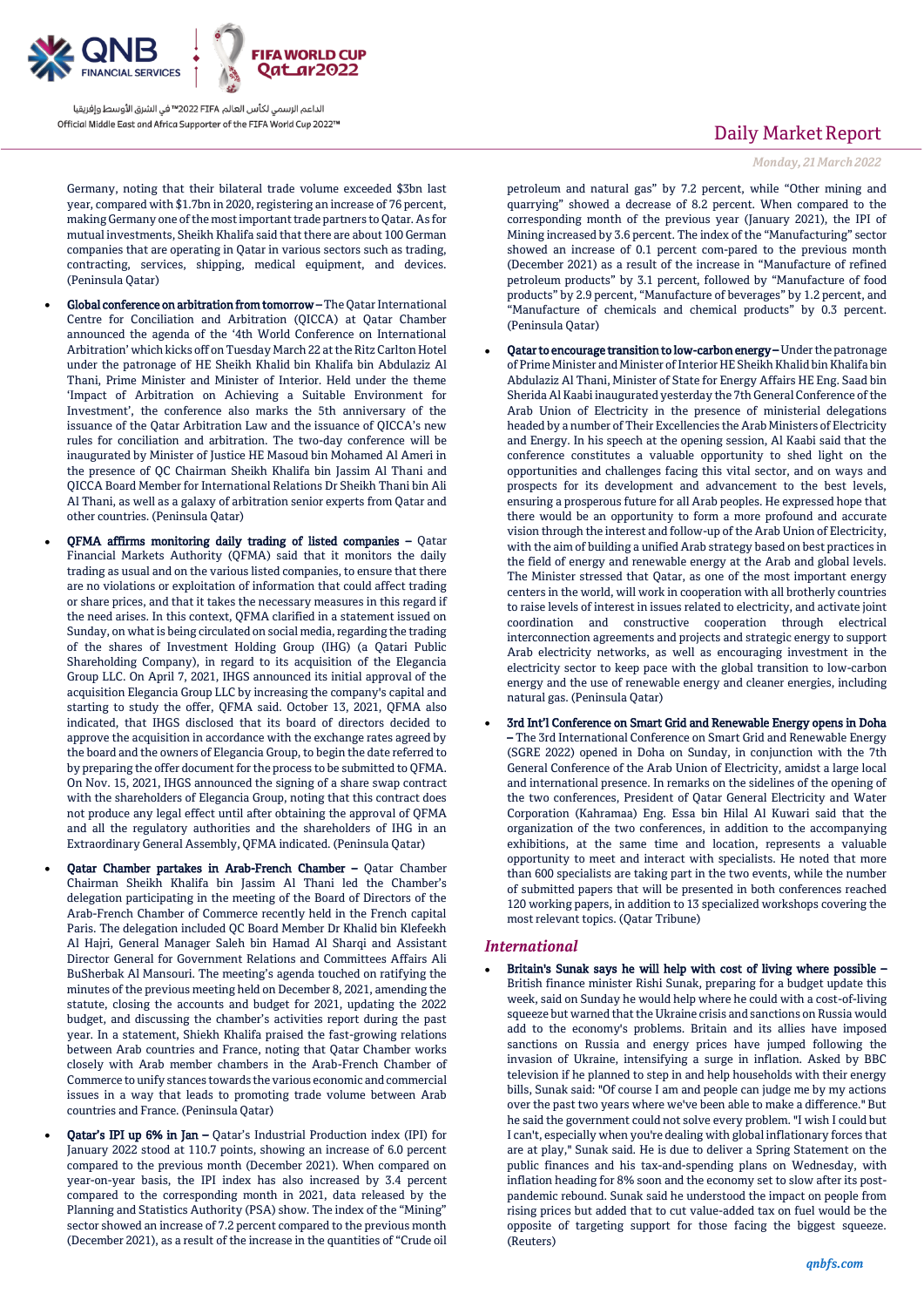

- Germany calls for new talks on transatlantic trade deal Germany's finance minister has called for fresh talks over a free trade agreement between the European Union and the United States, a newspaper reported on Sunday, aiming to revive discussions halted by former US President Donald Trump. Trump ended negotiations over the so-called Transatlantic Trade and Investment Partnership (TTIP) and instead pressed a number of trade disputes with the EU. "We should resume negotiations on a transatlantic free trade agreement. Especially now in the (Ukraine) crisis, it is becoming clear how important free trade is with partners around the world who share our values," Christian Lindner, the finance minister of Europe's largest economy, told Handelsblatt. It is unclear to what extent there is support for such talks in Europe. In recent years, some officials have spoken in favor of resumption, while others have been more cautious. Germany's finance ministry didn't immediately respond to requests for comment. In a statement, the US embassy in Berlin didn't respond directly to Lindner's proposal but said an existing US-EU Trade and Technology Council ensured that trade and technology policies support broad-based growth. "The current crisis shows the United States and Germany, and the European Union, are indispensable partners," it added. (Reuters)
- China keeps benchmark lending rates unchanged, as expected China kept its benchmark interest rate for corporate and household lending unchanged at its monthly setting on Monday, as expected by traders and analysts. The one-year loan prime rate (LPR) was held at 3.70% while the five-year LPR remained at 4.60%. Just over half the traders and analysts surveyed in a snap Reuters poll last week expected China to keep both rates unchanged. Most new and outstanding loans in China are based on the one-year LPR. The five-year rate influences the pricing of mortgages. (Reuters)

### *Regional*

- Germany, seeking to pare Russia energy, courts Qatar and UAE for deals – German Economy Minister Robert Habeck said on Saturday that he will explore liquefied natural gas (LNG) supply on a trip to Qatar and the UAE, and aims to secure a hydrogen deal, making Germany less dependent on Russia. Russia is the largest supplier of gas to Germany, according to data on the Economy Ministry's website. Since Russia invaded Ukraine, Habeck has launched several initiatives to lessen Germany's energy dependence on Russia, including large orders of non-Russian LNG, plans for a terminal to import LNG and slowing the nation's exit from coal. Habeck, ahead of the weekend trip, said "the goal ... is to establish a hydrogen partnership in the medium term, that is, to flank it politically." He will be accompanied by around 20 representatives from corporate Germany, many from the energy sector. He also wants to discuss "shortterm" LNG supply and to "give the companies that ensure the gas supply in Germany the political framework to become independent of Russian gas, topics that could not be higher on the political agenda". (Zawya)
- India pitches for collaboration with GCC in steel sector The justconcluded "Steel Week" at the India Pavilion at Expo 2020 Dubai is expected to lead to wider collaboration with GCC countries in the steel sector, the Indian Ministry of Steel has said in a recap of the events associated with the week. "As part of the Steel Week, one-to-one meetings were held with leading players in steel production and logistics industries based in the UAE," the Ministry said. "An interactive session on 'Steel Usage in UAE and Collaboration Opportunities for Indian Steel Sector' was held between key steel producing companies from India and steel user companies in the UAE." India's Minister of Steel, Ram Chandra Prasad Singh, hoped that the recently-concluded Comprehensive Economic Partnership Agreement (CEPA) between the UAE and India will pave the way for India's steel sector "to set foot in the Middle East and North Africa region using the UAE's trade infrastructure and entrepot facilities as the base". (Bloomberg)
- Saudi Aramco 2021 profit soars on higher oil prices Saudi Arabian state oil giant Aramco on Sunday reported a more than doubling of annual net profit in 2021, boosted by higher energy prices. Net profit rose to \$110bn for the year that ended December 31, from \$49bn a year earlier. Analysts had expected a net profit of \$106bn in 2021, according to the mean estimate of analysts in Refinitiv's Eikon. Brent crude futures ended 2021

# Daily Market Report

*Monday, 21March2022*

up 50.5%, its biggest gain since 2016. Oil prices surged past \$100 a barrel last month after Russia invaded Ukraine, which Moscow calls a "special operation." (Zawya)

- Saudi Aramco sees healthy demand growth as spare capacity shrinks Global oil demand is growing healthily as economies recover from the pandemic and spare production capacity is declining, the CEO of Saudi Arabia's state oil company Aramco said on Sunday. Oil prices have surged to 14 year highs above \$100 per barrel in recent weeks as Russia's invasion of Ukraine prompted fears of supply disruptions, leading Western countries to urge producers such as Saudi Arabia to increase output. "Global spare capacity is around 2mn barrels per day, which is not significant enough to deal with these geopolitical events and what is happening in the market," Aramco CEO Amin Nasser said in a media call after the company reported bumper 2021 results. Nasser said he expected demand to return to pre-pandemic levels by the end of this year. Asked whether Saudi Arabia would pump more oil to fill any gaps in the market left by the Ukraine conflict, Nasser said it would produce according to guidelines from the Saudi energy ministry. "We will pump as long as we meet guidelines from the ministry with regards to levels of production," he said. Saudi Arabia, and to a lesser extent its Gulf neighbor the UAE, hold the bulk of spare capacity in the OPEC group of producer countries. The Organisation of the Petroleum Exporting Countries and allies including Russia, together known as OPEC+, have been lifting output by 400,000 barrels per day each month since August, as they unwind cuts made when the pandemic hit demand. The alliance has so far resisted calls for additional supplies. (Reuters)
- Saudi Arabia hikes oil investments as it profits from price surge Saudi Arabia's state oil company Aramco, under pressure from the West to boost output amid soaring prices, pledged on Sunday to hike investments by around 50% this year as it reported a doubling in 2021 profits. Oil prices leapt 50% last year as demand recovered from the COVID-19 pandemic, and then surged above \$100 a barrel to 14 year highs in February after Russia invaded Ukraine, leading Western nations to urge major producers to increase output. Aramco said it would boost its capital expenditure (capex) to \$40-50bn this year, with further growth expected until around the middle of the decade. Capex was \$31.9bn last year, up 18% from 2020 - indicating an increase of about 50% for this year at the middle of the guidance range. Asked if Aramco would pump more oil to fill any gaps in the market left by the war in Ukraine, CEO Amin Nasser said it would produce according to guidelines from the Saudi energy ministry. The company has said it plans to raise its crude oil "maximum sustainable capacity" to 13mn barrels a day by 2027, and wants to increase gas production by more than 50% by 2030. Its average hydrocarbon production was 12.3mn barrels of oil equivalent per day last year. Aramco made \$110bn in net profit in 2021, up from \$49bn a year earlier and compared with analysts' mean estimate of \$106bn, according to Refinitiv Eikon. (Reuters)
- Saudi Arabia is China's top crude supplier again as Russian oil falls 9% Saudi Arabia regained the spot as China's top crude supplier in the first two months of 2022, having been leapfrogged by Russia in December, while Russian shipments dropped 9% as a cut in import quotas led independent refiners to scale back purchases. Arrivals of Saudi crude totaled 14.61mn tons in January-February, equivalent to 1.81mn barrels per day (bpd), down from 1.86mn bpd a year earlier, data from the General Administration of Customs showed on Sunday. Imports from Russia totaled 12.67mn tons in the two months, or 1.57mn bpd. That compares to 1.72mn bpd in the corresponding 2021 period. Demand for Russia's flagship ESPO crude from Chinese independent refineries, known as teapots, was hit by Beijing's crackdown on tax evasion and illegal trading of import quotas. The government also cut its first batch of 2022 crude import allowances to teapots, aiming to eliminate inefficient refining capacity. Imports from Russia could tumble in March as buyers worldwide shun its cargoes in the wake of the intensifying Ukraine crisis. But Reuters reported that Russian producer Surgutneftegaz was working with China to bypass Western sanctions and keep up oil sales. (Reuters)
- Saudi Arabia seals strategic partnership deal with Amazon Saudi Arabia's Ministry of Investment (MISA) has signed a MoU with Amazon in a major step towards creating a dynamic business environment that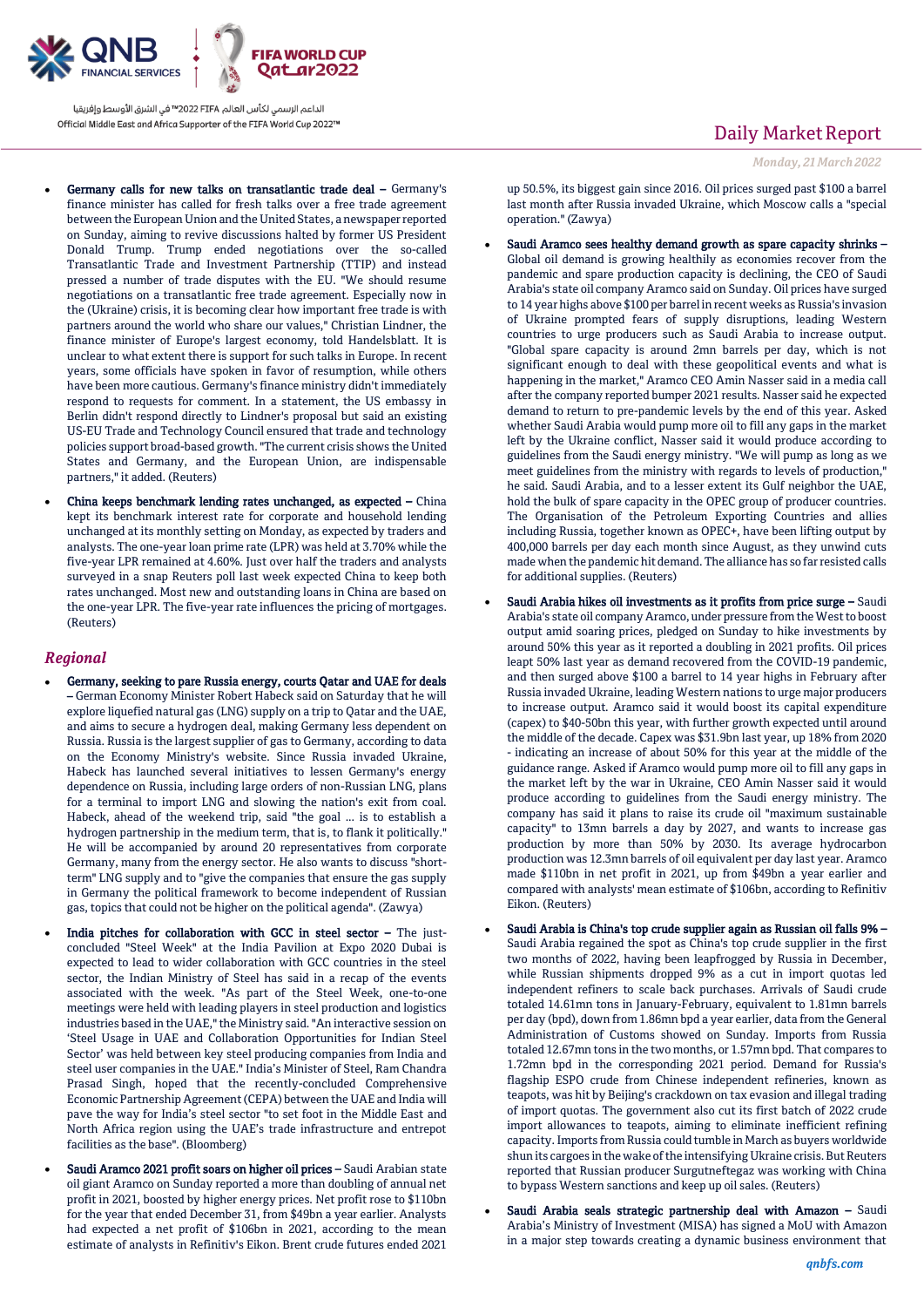

affords growth opportunities for small and medium enterprises across the kingdom. As per the deal, Amazon will form a joint committee with the Saudi ministry that will have members from each party who will meet twice per month to explore reforms across a range of areas including development of skills, technology and infrastructure, supporting knowledge and trust in online shopping and e-payments, and working with relevant public sector entities to produce and deliver support and incentive programs to accelerate the growth and adoption of investments in digital services and e-commerce. The signing took place at Misa's office in the presence of Minister of Investment Engineer Khalid bin Abdulaziz Al Falih and Amazon's Vice President (Mena) Ronaldo Mouchawar. (Zawya)

- UAE to develop Middle East's first Stem Cells Bank The UAE is in the process of developing the region's first Stem Cells Bank that will see the country become a stem cells tourism hub, officials have announced. The announcement came at the first Mena Stem Cells Forum from March 18 to 19, which focused on a \$467bn global industry, and brought all stakeholders to push for increased funding and research that could bring significant changes in people's life in the Middle East and North Africa. Dr Rehab Al Blooshi, Acting Medical Director of Dubai Cord Blood and Research Centre, part of the Dubai Health Authority, said: "We already have a Stem Cells Bank within Dubai Cord Blood and Research Centre and we are discussing with other health authorities to develop a nation-wide Stem Cells Bank to strengthen this new scientific and medical innovation sector. It is in the process." Dubai Cord Blood and Research Centre offers collection and preservation of umbilical cord from new-born babies and preserve them for 30 years with a fee of around AED9,000 (\$2,450). This represents the first Stem Cells Bank in the UAE. Officials also called for strong regulatory guidelines to regulate stem cells research, therapy and practice as it sometimes falls into the grey area of nature, ethics, culture and religion. (Zawya)
- Survey: Abu Dhabi records increase in happiness, satisfaction rates The quality-of-life indicators recorded increased happiness and satisfaction rates in Abu Dhabi, highlighting the emirate's pioneering efforts to ensure the sustainability of community well-being, the Department of Community Development (DCD) has revealed. Compared to the previous round, the third quality of life survey shows an increase of 7.8% in happiness rate, a 6.7% in satisfaction rate and 16 per cent in work-life balance, said the Abu Dhabi Media Office said on Twitter. The results released on the International Happiness Day reflects the emirate's pioneering efforts to ensure community well-being and provide a highquality life. Abu Dhabi was also ranked first in the Arab world in the Happiness and Comfort Index, part of the Global Happiness Report 2020. (Zawya)

# Daily Market Report

*Monday, 21March2022*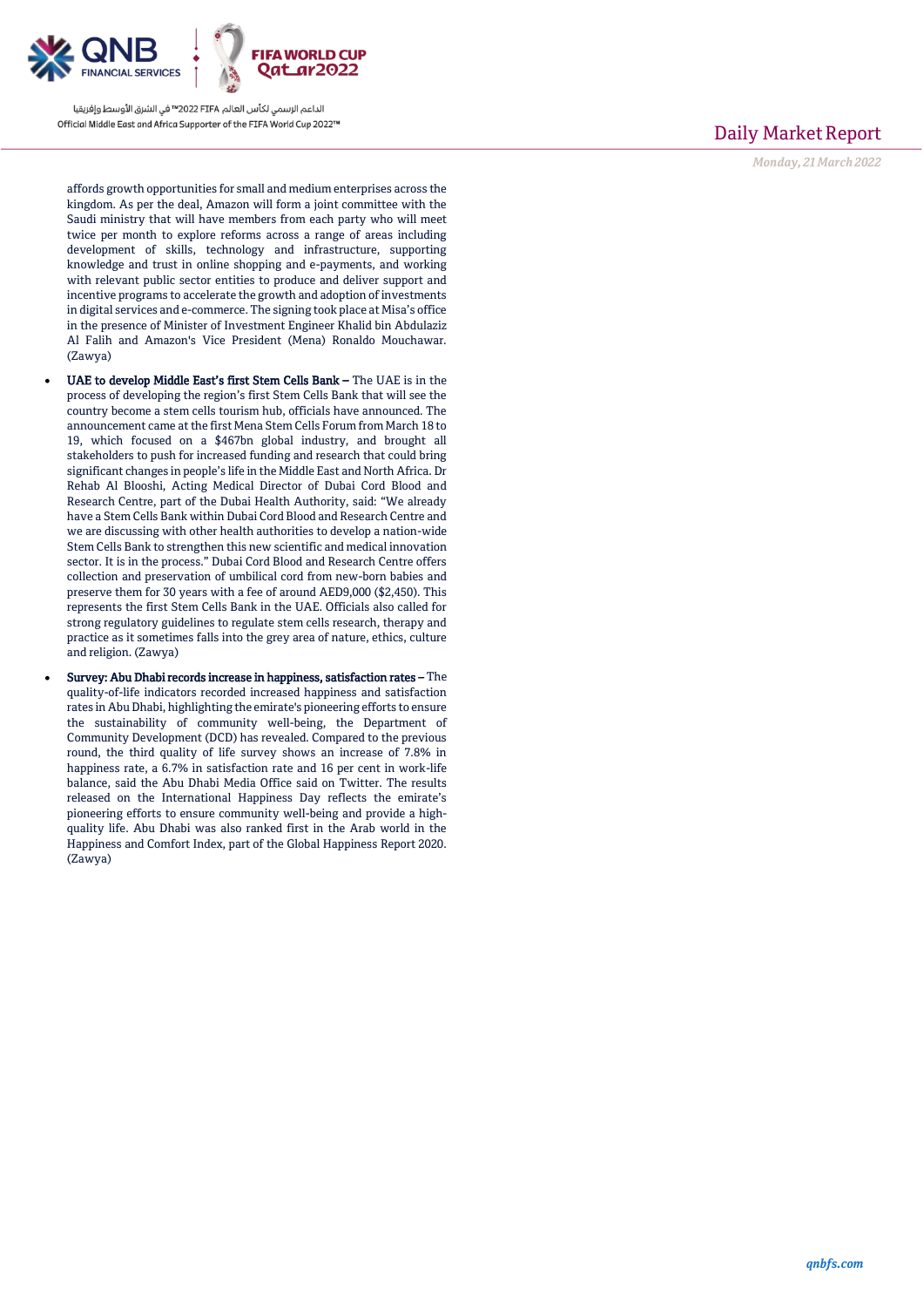

# Daily Market Report

*Monday, 21March2022*

## *Rebased Performance*





*Source: Bloomberg*

*Source: Bloomberg*

| <b>Asset/Currency Performance</b>    | Close ( \$) | 1D%   | WTD%  | YTD%  |  |  |  |
|--------------------------------------|-------------|-------|-------|-------|--|--|--|
| Gold/Ounce                           | 1,921.62    | (1.1) | (3.4) | 5.1   |  |  |  |
| Silver/Ounce                         | 24.96       | (1.6) | (3.5) | 7.1   |  |  |  |
| Crude Oil (Brent)/Barrel (FM Future) | 107.93      | 1.2   | (4.2) | 38.8  |  |  |  |
| Crude Oil (WTI)/Barrel (FM Future)   | 104.70      | 1.7   | (4.2) | 39.2  |  |  |  |
| Natural Gas (Henry Hub)/MMBtu        | 4.90        | 2.3   | 3.8   | 33.9  |  |  |  |
| LPG Propane (Arab Gulf)/Ton          | 136.00      | 1.7   | (3.0) | 21.2  |  |  |  |
| LPG Butane (Arab Gulf)/Ton           | 159.75      | 0.5   | (5.5) | 14.7  |  |  |  |
| Euro                                 | 1.11        | (0.4) | 1.3   | (2.8) |  |  |  |
| Yen                                  | 119.17      | 0.5   | 1.6   | 3.6   |  |  |  |
| GBP                                  | 1.32        | 0.2   | 1.1   | (2.6) |  |  |  |
| <b>CHF</b>                           | 1.07        | 0.6   | 0.3   | (2.1) |  |  |  |
| AUD                                  | 0.74        | 0.5   | 1.7   | 2.1   |  |  |  |
| <b>USD Index</b>                     | 98.23       | 0.3   | (0.9) | 2.7   |  |  |  |
| <b>RUB</b>                           | 118.69      | 0.0   | 0.0   | 58.9  |  |  |  |
| <b>BRL</b>                           | 0.20        | 0.4   | 1.1   | 11.0  |  |  |  |
| Course Plaamberg                     |             |       |       |       |  |  |  |

*Source: Bloomberg*

| <b>Global Indices Performance</b> | Close      | 1D%*  | WTD%* | YTD%*  |
|-----------------------------------|------------|-------|-------|--------|
| <b>MSCI</b> World Index           | 3,010.59   | 1.0   | 6.0   | (6.8)  |
| DJ Industrial                     | 34,754.93  | 0.8   | 5.5   | (4.4)  |
| S&P 500                           | 4,463.12   | 1.2   | 6.2   | (6.4)  |
| NASDAQ 100                        | 13,893.84  | 2.0   | 8.2   | (11.2) |
| STOXX 600                         | 454.60     | 0.3   | 6.8   | (9.5)  |
| <b>DAX</b>                        | 14,413.09  | (0.4) | 7.1   | (11.3) |
| <b>FTSE 100</b>                   | 7,404.73   | 0.4   | 4.6   | (2.3)  |
| <b>CAC 40</b>                     | 6,620.24   | (0.5) | 7.1   | (10.1) |
| Nikkei                            | 26,827.43  | 0.1   | 4.9   | (9.9)  |
| <b>MSCI EM</b>                    | 1,122.98   | 0.2   | 3.4   | (8.8)  |
| <b>SHANGHAI SE Composite</b>      | 3,251.07   | 0.9   | (2.1) | (10.8) |
| <b>HANG SENG</b>                  | 21,412.40  | (0.5) | 4.2   | (8.8)  |
| <b>BSE SENSEX</b>                 | 57,863.93  | 0.0   | 5.1   | (2.6)  |
| Bovespa                           | 115,310.91 | 2.7   | 4.1   | 22.2   |
| <b>RTS</b>                        | 936.94     | 0.0   | 0.0   | (41.3) |

*Source: Bloomberg (\*\$ adjusted returns)*